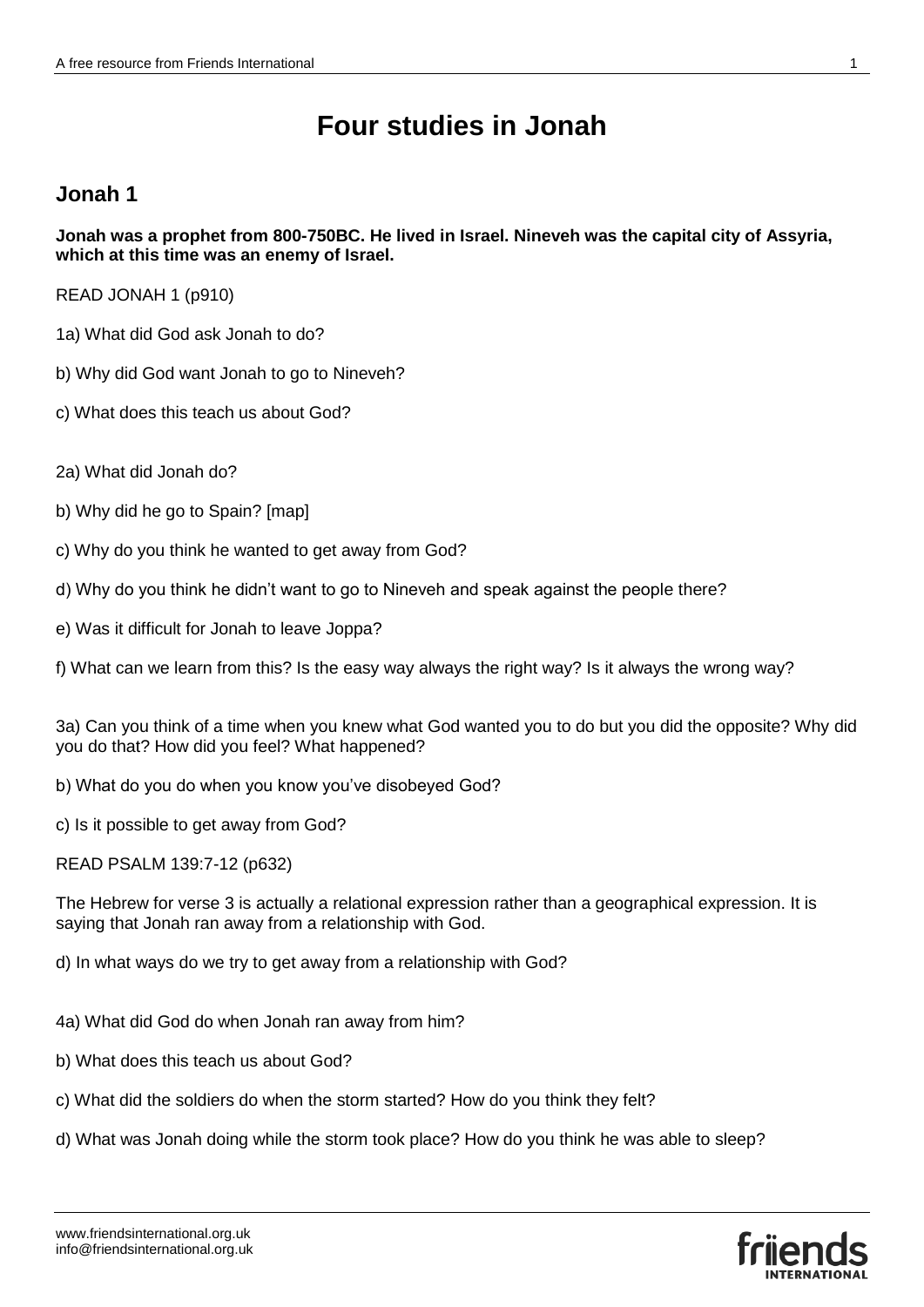5a) How did Jonah describe God to the sailors?

- b) How did they react when Jonah said he was running away from the Lord?
- c) Why were they so surprised? Why were they so worried?
- d) How was Jonah's behaviour different from his beliefs?
- e) In what ways is our behaviour different from our beliefs?
- 6a) What did Jonah say they should do?
- b) Why did he say this?
- c) Why is he so honest with them?
- d) Why is he willing to suffer?
- d) What should we do when we know we have disobeyed God?
- e) Why did Jonah not ask God to forgive him?
- 7a) Why did the sailors not immediately do what Jonah told them to do?
- b) What did they say to God as they threw Jonah into the sea?
- c) Why did they pray like this?
- d) What did they do after throwing Jonah into the sea?
- e) Why did they do this?
- f) Why were they so afraid of God?
- g) Would they have believed in God in this way if Jonah had not disobeyed God?
- h) Does this mean it was right for Jonah to disobey God?
- i) What does this teach us about God?
- j) Does this mean it is okay for me to disobey God if something good comes from it?
- 8a) What did God do when Jonah was in the sea?
- b) Why did God command the fish to swallow Jonah?
- c) What does this teach us about God?
- 9a) How long was Jonah in the fish for?
- b) Can you think of anywhere else in the Bible where someone was left somewhere for this length of time?

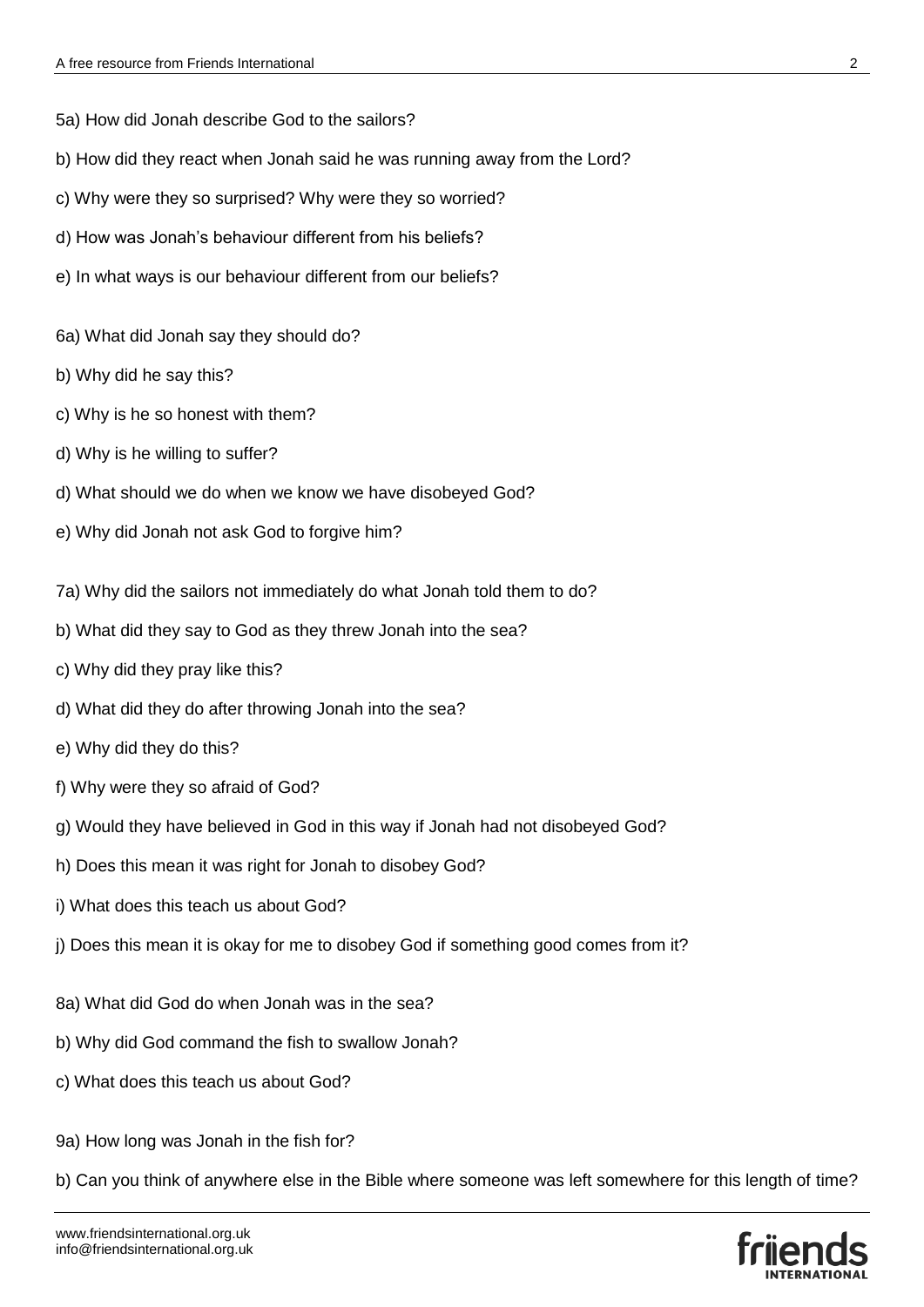### **Jonah 2**

1a) Can you think of a time when you were in a difficult or dangerous situation?

b) What did you do?

READ JONAH 2 (p911)

2a) How do you think Jonah felt when he was in the water?

- b) If you were Jonah what would you be worried about while you were in the water?
- c) What was he worried about while he was in the water? (v4)
- d) What did he do while he was in the water? (v2, 7-9)
- 3a) How do you think Jonah felt when he was swallowed by the fish?
- b) Why did the fish rescue him? (v2, 7-9)
- c) How was Jonah's attitude to God here different to his attitude in Chapter 1?
- d) Why did his attitude change in this way?

e) So he was only interested in God when he was in a difficult situation and needed God's help. What do you think about someone who's only interested in you when they think you can help them?

- f) But how did God respond to Jonah's change of attitude?
- g) What does this teach us about God?
- h) Can you think of any times when God showed you this sort of patient kindness?
- i) Why do you think God shows us such kindness? When does he want us to cry out to him?
- 4a) v8 what would Jonah say to people who don't ask God for help when they are in need?
- b) What does Jonah's situation teach us about the reality and power of God?
- c) What sort of 'idols' might we worship?
- d) How do you think God feels when we worship these things?
- e) Why is it so wrong to worship idols?
- f) Why should we be loyal to God?
- 5a) How does Jonah respond to what God has done for him? (v9)
- b) Can you think of any ways that God has helped you or saved you?

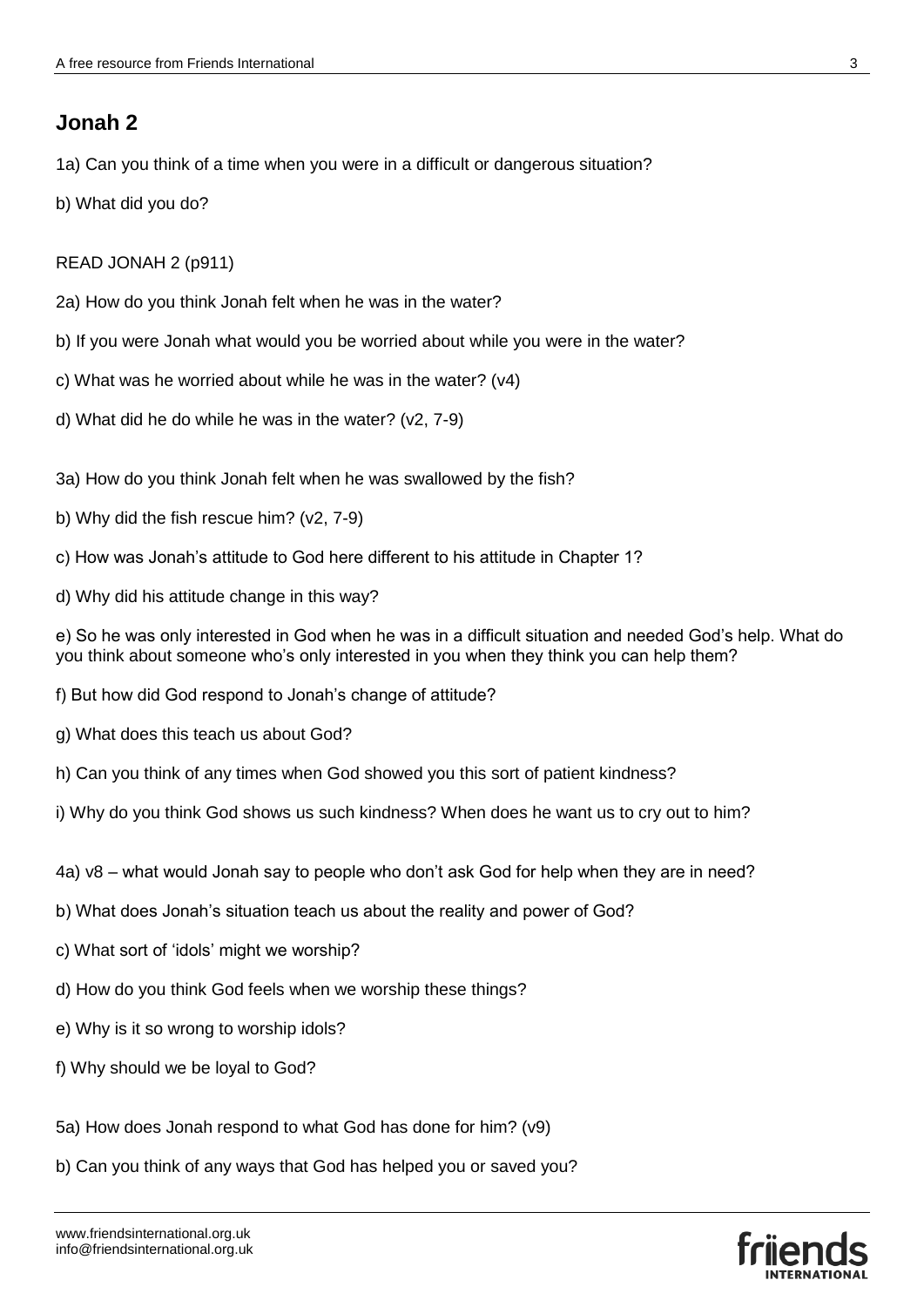- c) How should we respond when God helps us?
- d) What sort of sacrifice do you think God wants us to offer him?
- READ ROMANS 12:1-2
- e) Why should we offer ourselves as living sacrifices?
- f) What does it mean to be a living sacrifice?
- 6a) What do you think Jonah learnt in this chapter about disobeying God?
- b) What does that teach us?
- c) From Chapter 2 do you think Jonah was sorry for disobeying God?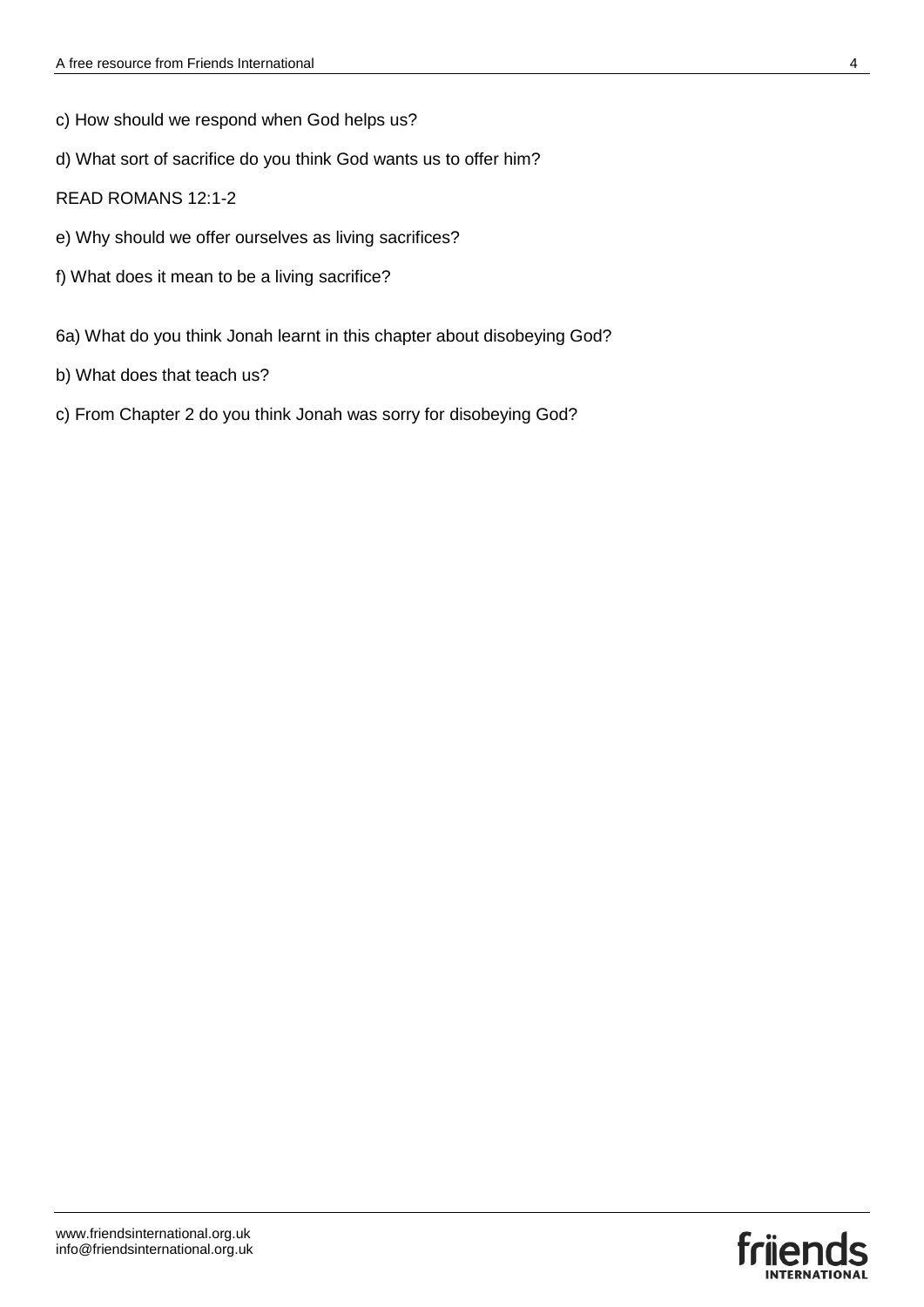### **Jonah 3**

- 1a) What do you think Jonah has learnt so far about disobeying God?
- b) What does that teach us?
- c) From Chapter 2 do you think Jonah was sorry for disobeying God?

#### READ JONAH 3

- 2a) Jonah has already disobeyed God once, why do you think God asked him a second time?
- b) What does this teach us about God and his attitude to us when we disobey him?
- 3a) How did Jonah respond when God told him to go to Nineveh this time?
- b) Why do you think he did this?
- c) It seems very cruel to leave Jonah in a fish for 3 days. Why did God do this to him? What did God want to teach him?
- d) What can we learn from this?
- 3a) What was the message Jonah preached?
- b) Why would God destroy Nineveh? (1:2)
- c) What will happen to us if we disobey God?
- d) What do we learn from this about God's attitude to sin?
- e) How do you feel about this?
- 4a) How did the Ninevites respond to Jonah's message?
- b) Why did they respond in this way?
- c) Jonah had told them they had 40 days, but how quickly did they respond?
- d) Why did they respond so quickly?
- e) How can we hear God's message today?
- f) When we hear God's message, how should we respond?
- 5a) What 4 things did the king tell the Ninevites to do?
- b) Why did he ask them to do these 4 different things?

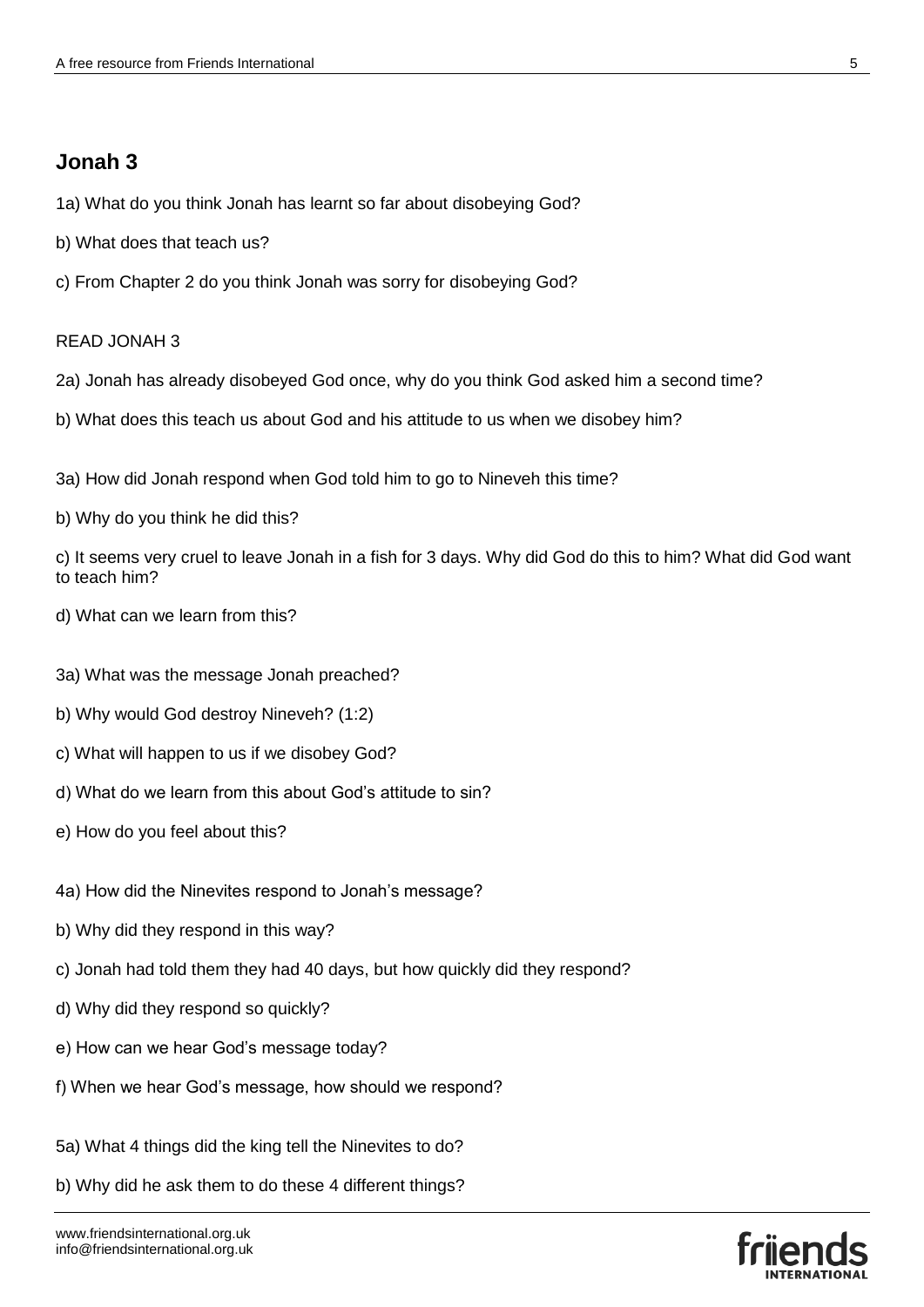c) How can we show that we are sorry for our sin? Should we do the same things?

d) How do you think the Ninevites felt when they did what the king told them to do in v7-9? Do you think they found it easy?

e) Why were they willing to do this? (v9)

f) What are you willing to do to receive God's forgiveness? Are you willing to admit that you've sinned and to ask for forgiveness? Are you willing to give up your sin? Can you think of any specific ways you have needed to change your life since you became a Christian?

g) Is it possible for us to change ourselves? So how can we change?

- 6a) How did God respond to their repentance?
- b) What does that teach us about God?
- 7a) Did the Ninevites know that God would forgive them if they did the things the king told them to?
- b) What about us? Do we know that God will forgive us if we genuinely repent? How can we be sure?
- c) Is there anything specific you need to repent of?

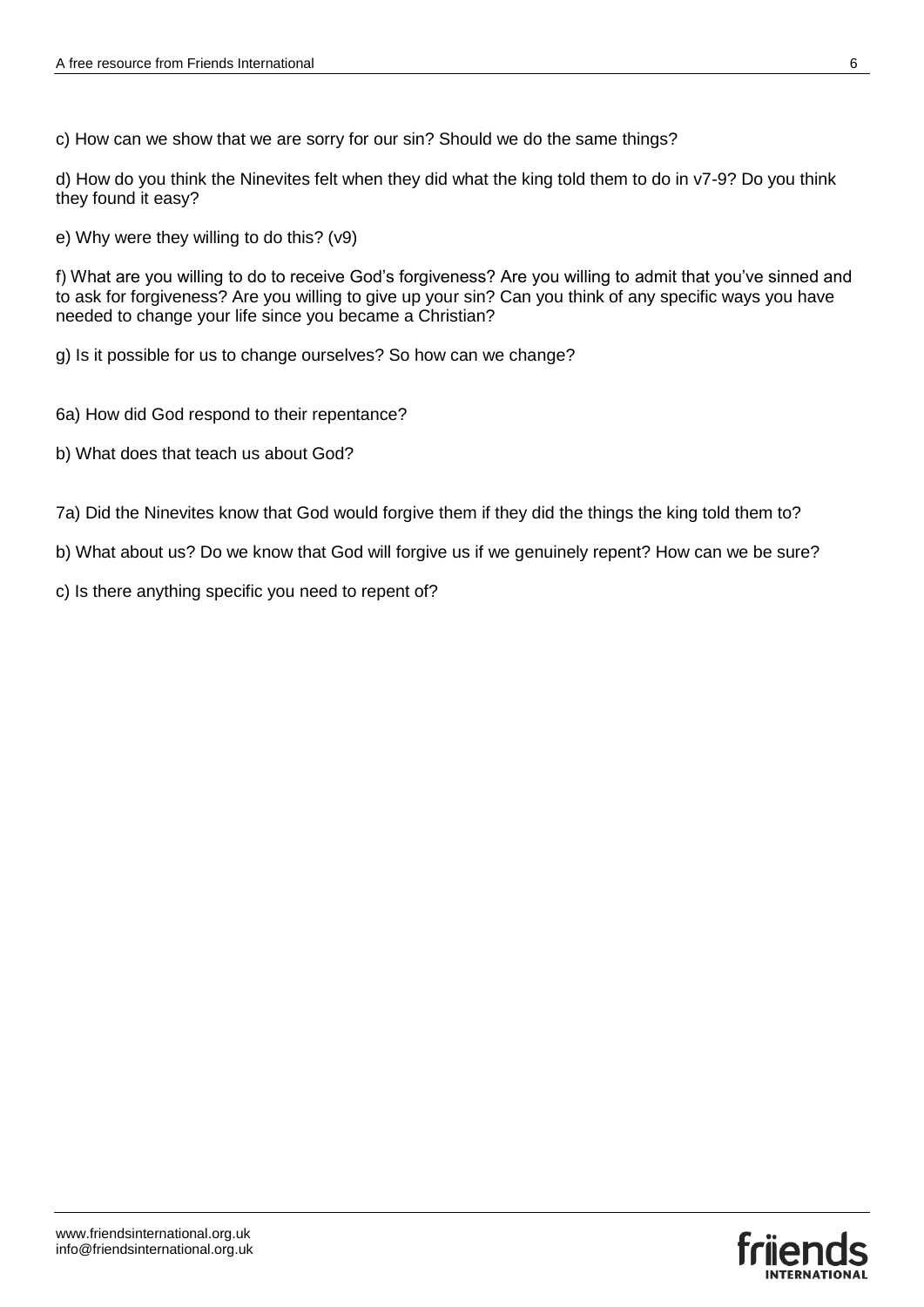## **Jonah 4**

- 1a) What was the relationship between Israel and Nineveh?
- b) How did Israel see themselves in relation with other nations?

READ JONAH 3:10-4:3 (p912)

- 2a) How did Jonah feel when God forgave the Ninevites?
- b) In Chapter 2 he was glad to be alive and now he wants to die why?

c) In Chapter 2 he had been forgiven by God for his disobedience – why was he angry when God forgave the Ninevites?

d) So why had Jonah run away when God originally told him to go to Nineveh?

3a) Was it reasonable for Jonah to be angry when God forgave the Ninevites? (Remember Israel and Nineveh were enemies and Israel were God's special people).

- b) How would you feel?
- c) Are there people we think don't deserve God's love and forgiveness?
- d) Are there people you hope won't repent and become Christians?
- 4a) How did Jonah deal with his anger?
- b) What do we do when we are angry with God?
- 5a) How is God different to Jonah? (v2)
- b) What does this teach us about God?

#### READ JONAH 4:4-11

- 6a) What did God think of Jonah's anger? (v4)
- b) How did Jonah respond to God's question?
- c) What does this show us about Jonah at this point?
- d) Are we willing to listen to God even when he's saying things we don't like?
- e) Are there some parts of the Bible we try to avoid reading (or thinking about)?
- 7a) Why did the plant grow?
- b) How did Jonah feel when the plant grew?

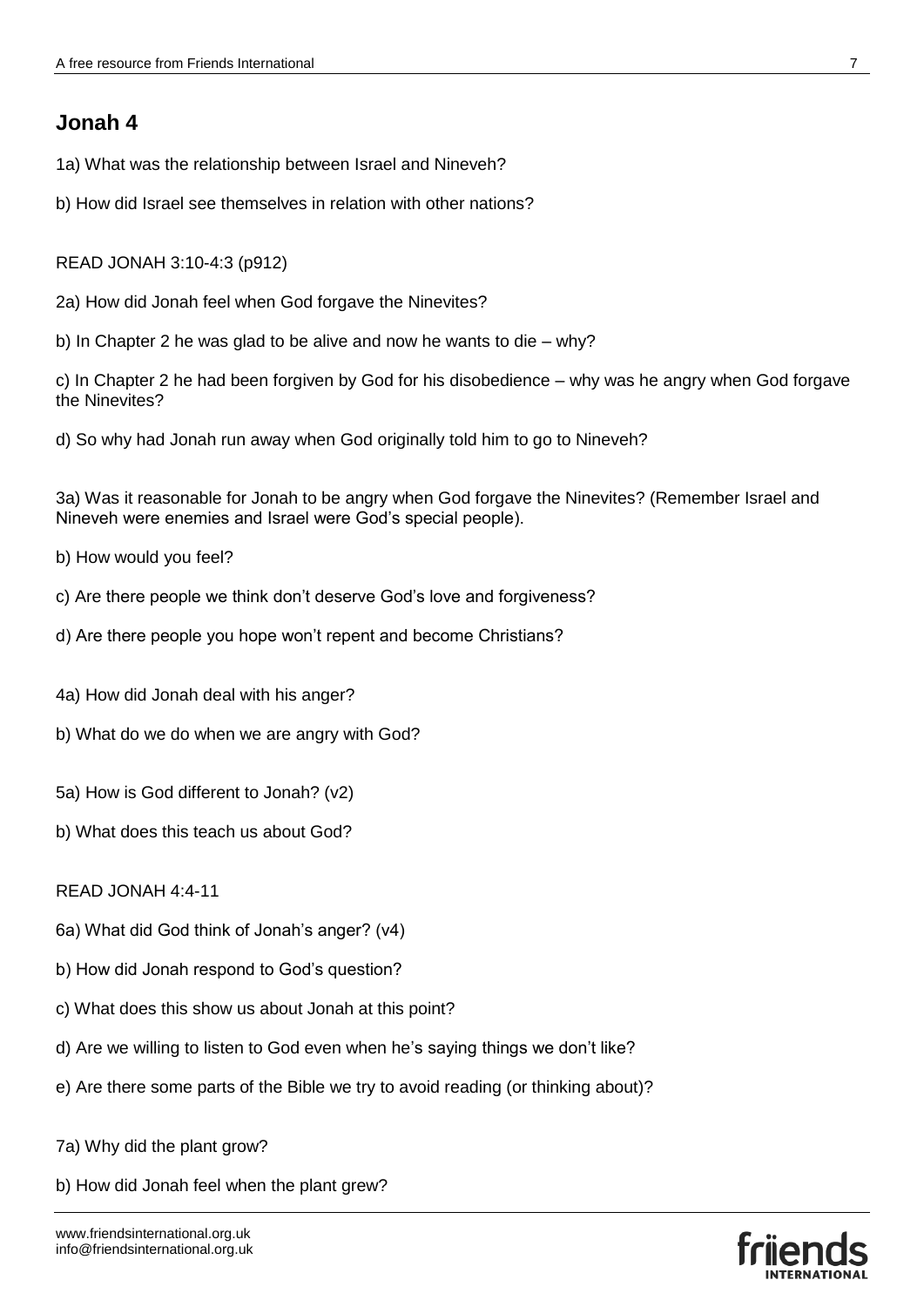- c) Did he recognise where it came from?
- d) How did he feel when it died?
- e) Why?
- f) What are some of the good things God gives us?
- g) Do we recognise where they come from?
- h) How often do we thank him for them?
- i) But how do we react when they are taken away from us?
- 8a) Jonah didn't want to talk to God why not?
- It seems he's saying he wants nothing to do with God until God does what he wants.
- b) When did he start talking to God again?
- c) So why did God make the plant grow and then die again?
- d) What does God want for us?
- 9a) What does this chapter show about how God feels about Nineveh?
- b) Why does he feel like that?
- c) We saw that Jonah was angry when God forgave the Ninevites, but why did God want to forgive them?
- d) What do we learn from this about how God feels about us?
- e) How does God feel about us when we sin?
- f) Why?
- g) How do you feel about the idea that God cares about us this much?
- 10a) What was Jonah's main concern in v6-9?
- b) What was God's main concern?

c) We, like Jonah, are often more concerned about our own comfort than about sinful people being forgiven – what does this say to us?

- d) How can it help us to see things from God's perspective?
- e) What should our priorities be?
- 11a) Why did God send Jonah to Nineveh